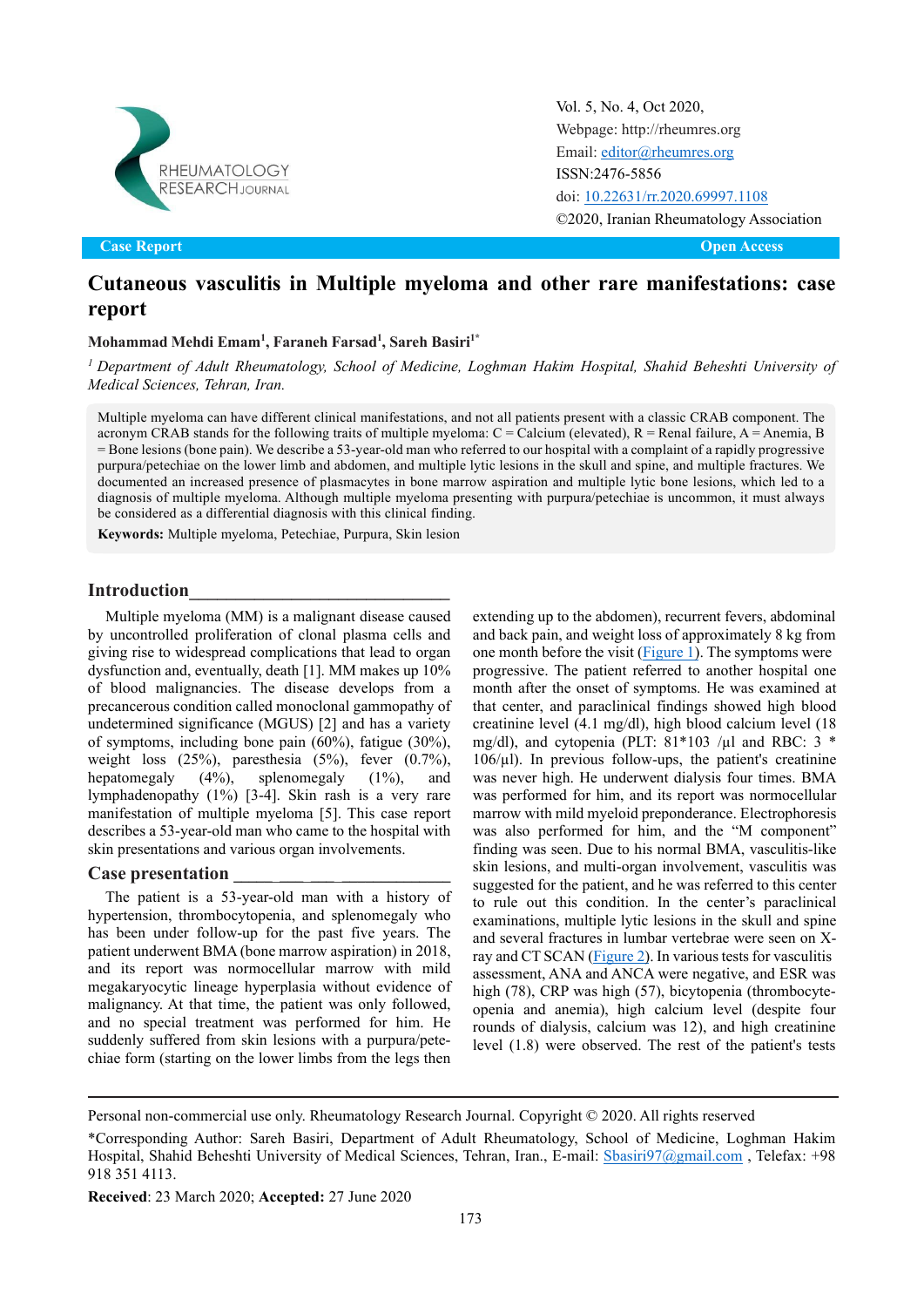Cutaneous lesion in Multiple myeloma Emam et al.

including bacterial, parasitic, and endocrinological tests (including PTH) were normal.

Abdominal and pelvic ultrasonography showed splenomegaly and increased renal echo, and the rest was normal. A skin biopsy was performed for the patient, and the report showed normal DIF with leukocytoclastic small vessel vasculitis with focal subcorneal pustulosis (orthokeratosis with focal subcorneal neutrophilic aggregation, slight spongiosis, infiltration of mixed inflammatory cells with neutrophil preponderance in superficial dermis).

According to all the findings for this patient, a high probability of multiple myeloma was considered. A second BMA was performed for him, which again showed a normocellular marrow with mild myeloid preponderance. A PET scan was then performed, and multiple myeloma were suggested (diffused heterodense bone marrow showing mild FDG uptake along with innumerable small faintly FDG avid lytic lesions throughout the axial and proximal appendicular skeleton). Because of the high suspicion of multiple myeloma, a third BMA was performed, and the results finally confirmed multiple myeloma.

As a first step, glucocorticoids were started, but the patient showed no response. Then chemotherapy was performed for the patient. After treatment, skin lesions and other complications such as bone pain, AKI, and high calcium level were dramatically resolved, and his clinical manifestations recovered after chemotherapy.



Figure 1. Cutaneous rash in first vist.

<span id="page-1-0"></span>

<span id="page-1-1"></span> $\overline{C}$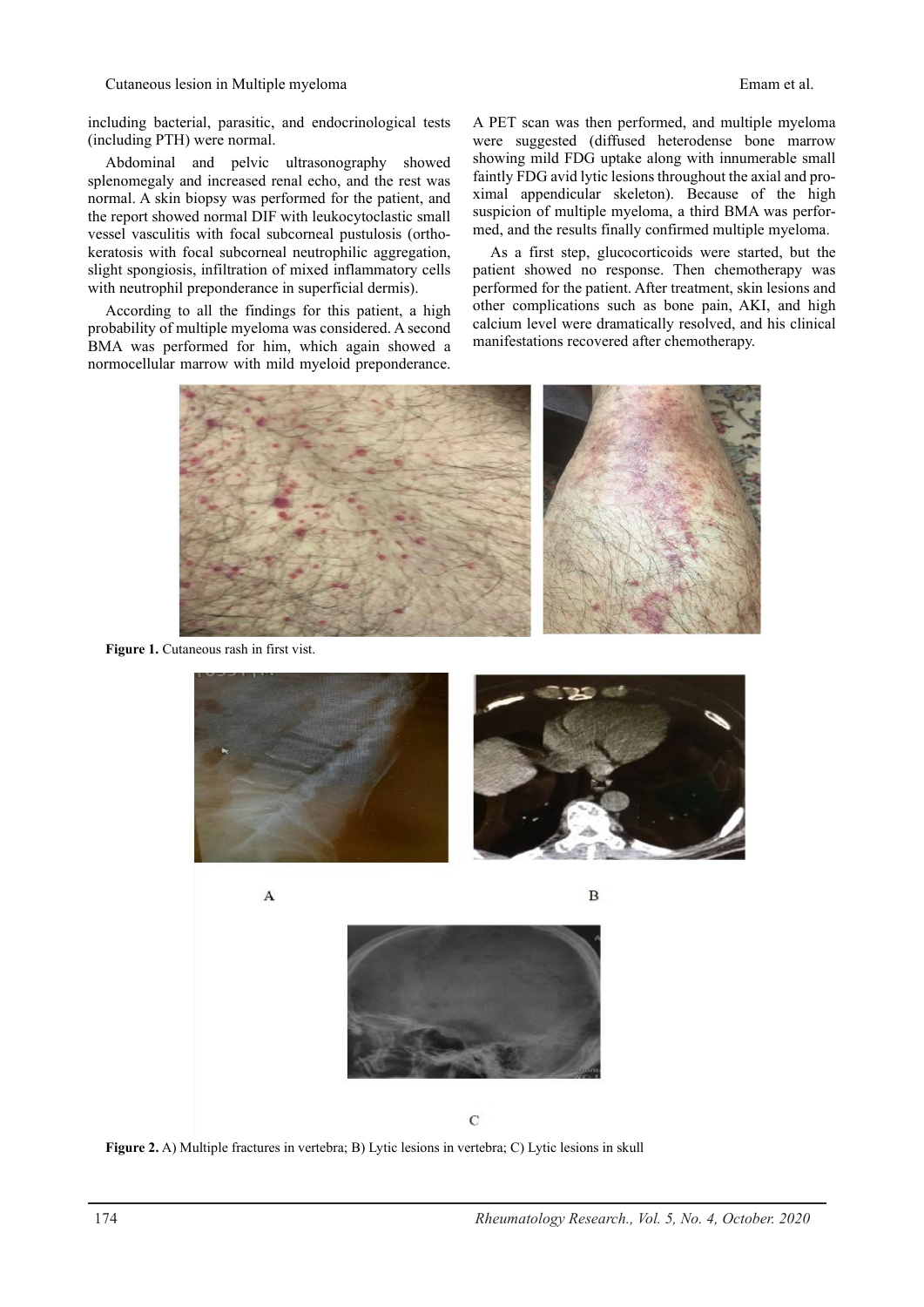**Table 1.** Cutaneous manifestation of multiple myeloma

<span id="page-2-0"></span>

| <b>Specific manifestations</b> |                           |   |                                                                  | <b>Nonspecific manifestations</b> |                                                                     |                       |                                                                            |
|--------------------------------|---------------------------|---|------------------------------------------------------------------|-----------------------------------|---------------------------------------------------------------------|-----------------------|----------------------------------------------------------------------------|
|                                | Primary                   |   | Secondary                                                        | vasculitic                        |                                                                     | <b>Non Vasculitic</b> |                                                                            |
| ⋗                              | Cutaneous<br>plasmacytoma | ⋗ | Direct extension<br>to the skin from<br>adjacent bony<br>lesions | ⋗                                 | LCV:<br>$\bullet$ Drugs<br>$\bullet$ Infections<br>• Paraneoplastia | ⋗<br>⋗<br>⋗           | Pyoderma<br>gangrenosum<br>Autoimmune bullous<br>disease<br>Hyperviscosity |
|                                |                           | ↘ | Cutaneous<br>metastases                                          | ⋗                                 | crayoglubulinemia                                                   |                       | syndrome<br>Amyloidosis<br>urticaria                                       |

#### **Discussion\_\_\_\_\_\_\_\_\_\_\_\_\_\_\_\_\_\_\_\_\_\_\_\_\_\_\_\_\_\_\_\_\_\_**

The patient discussed herein presented with rare manifestations of multiple myeloma, including skin lesions in the form of a petechial rash, purpura, and three normal BMA reports. He had renal involvement in the form of AKI as well as multiple fractures in the spine.

Vasculitis, in association with malignancy, is uncommon and has a reported prevalence of only 8% in patients with malignancy [6]. The association seems to be significantly higher with lymphoproliferative and myelo-proliferative disorders than with tumors, and vasculitis commonly predates malignancy identification. Up to 5% of patients with cutaneous vasculitis have an underlying neoplasm [7]. Rona et al. found that the skin manifestations related to multiple myeloma are late manifestations, while in this case report, skin manifestations were the first manifestations and differed from the study of Rona et al. in terms of presentation time [5]. Nguyen's study also showed that the most common skin manifestation in patients with multiple myeloma is multiple papules with cutaneous and subcutaneous nodules measuring 1-5 cm in diameter. In the present patient, however, the manifestations occurred in the petechial form, so purpura and nodules did not exist [8]. The patient had recurrent fevers, which is also a very rare symptom of multiple myeloma. Müller et al. conducted a study over 25 years and reported that only 9 cases of fever were seen in 5,523 patients with multiple myeloma [9]. In the patient discussed herein, an abdominal ultrasound indicated increased renal echo, and mild splenomegaly was also seen. The patient had also had mild splenomegaly on the ultrasonography performed two years prior to his visit at our center; however, it did not appear to be related to multiple myeloma and was an old finding. AKI also caused ultrasound changes in the patient's kidneys. The patient's creatinine had a sudden increase to the level of 4.1 mg/dl, which was still 1.8 mg/dl creatinine after four times dialysis. High calcium levels with normal PTH levels, normal phosphorus levels, high CRP, and ESR with thrombocytopenia and anemia were also present in this patient. ANCA and ANA levels were negative. M-COMP-ONENT was observed on the patient's electrophoresis. Accordingly, all the above findings confirmed multiple myeloma. Anemia is observed in 75% of patients, increased creatinine levels in 50%, and hypercalcemia in 25%. ESR is high due to increased immunoglobulins [4].

The M-component is found in electrophoresis in 97% of patients [10]. A PET scan was also performed on the current patient and showed evidence of multiple myeloma. A BMA performed two years prior was negative, and in the last hospitalization, two BMAs were negative. Ultimately, a third BMA was performed, and evidence of multiple myeloma was seen. In most cases, BMA indicates multiple myeloma, but in 4% of cases, BMA may be negative due to bone marrow patch involvement. This finding was confirmed in a study by Kyle et al. [4]. PET scan can also be used when BMA is not diagnostic, but there is a strong suspicion, which shows radiological manifestations of multiple myeloma [11].

One important differential diagnosis for multiple myeloma is Waldenström macroglobulinemia. They are IgM monoclonal gammopathy, but there are some differences in clinical manifestations. Monoclonal immuneglobulin in the blood or urine and CRAB are seen in multiple myeloma, but in Waldenström macroglobulinemia, hepatomegaly and splenomegaly, anemia, lymphadenopathy, IgM component–related symptoms such as peripheral neuropathy, and constitutional manifestations are common. Clinical manifestation is a way to differentiate between these diseases [12-15].

### **Conclusion\_\_\_\_\_\_\_\_\_\_\_\_\_\_\_\_\_\_\_\_\_\_\_\_\_\_\_\_**

In the clinic, patients with multiple myeloma presenting with skin involvement, especially petechial and purpuric vasculitis-like rash, as well as fever are very rare. In patients with vasculitis-like skin manifestations with nonspecific symptoms, malignancies such as multiple myeloma should be considered. Cutaneous manifestations are a very rare finding of multiple myeloma. Therefore, manifestations are divided into specific and nonspecific categories. Specific manifestations include cutaneous plasmacytoma, cutaneous metastasis, and bone-to-skin invasion. Non-specific demonstrations fall into two categories: vasculitic manifestations that include LCV (following medications, infection, and paraneoplastic syndromes) and cryoglobulinemia that includes pyoderma gangrenosome, vesicular autoimmune disease, hyperviscosity syndrome, urticaria, and amyloidosis. The patient in this study had vasculitis-like manifestations [\(Table 1\)](#page-2-0). Treatment often requires the use of